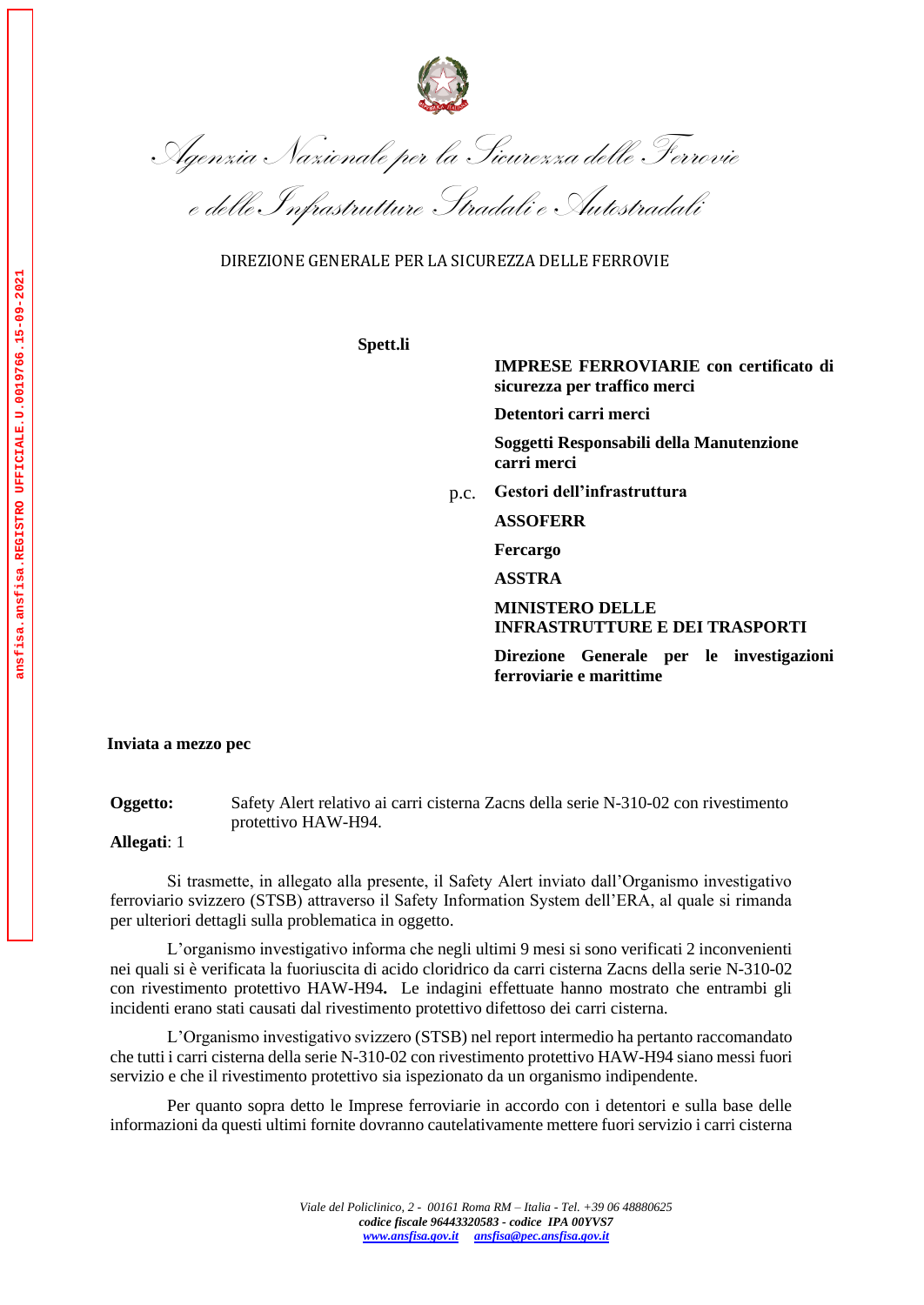

aventi le caratteristiche in oggetto. I veicoli potranno essere riammessi in circolazione solo dopo che siano state esperite le necessarie ispezioni comprovanti la tenuta dei rivestimenti.

Si invitano i Soggetti in indirizzo ad attivarsi nel rispetto dell'art. 5, comma 3 del Regolamento di esecuzione (UE) n. 2019/779, scambiando le informazioni necessarie a prevenire che gli eventi possano ripetersi e fornendo riscontro alla scrivente Agenzia.

IL DIRIGENTE GENERALE

*Ing. Pier Luigi Giovanni Navone*